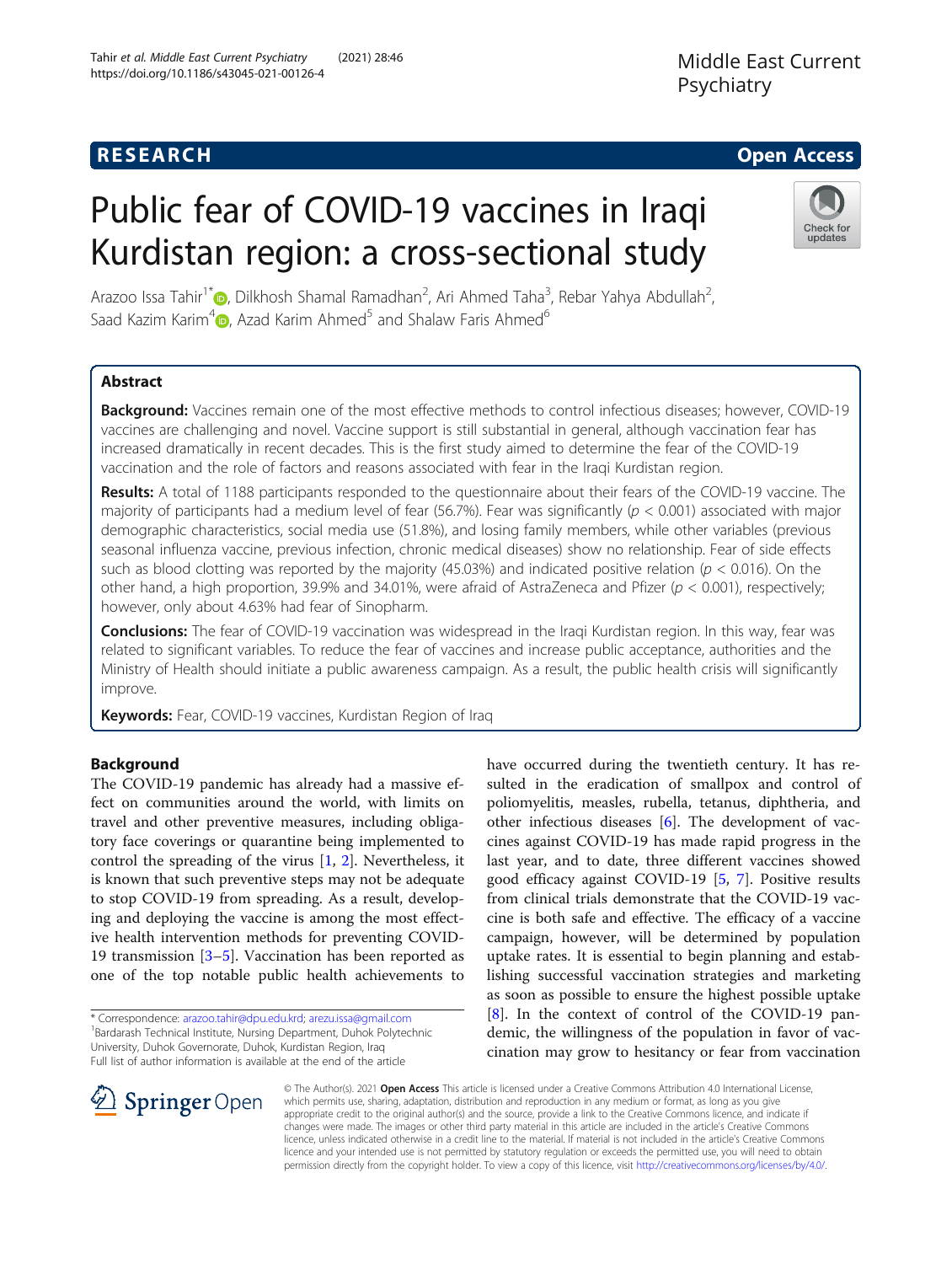[[9\]](#page-6-0). In general, vaccine support is still strong, although vaccination fear has grown significantly in recent decades. In some countries, this health anxiety has led to a rise in high refusal rates of vaccination. This has been linked to a fear of high threads of death from vaccinepreventable diseases [[10\]](#page-6-0). In this context, the influence of media, particularly social media, appears to play a major role in the emergence of fear from the side effects of COVID-19 vaccines. Several studies have shown that fears remain a continuum of individual behavior and responses to every pandemic circumstance [[5\]](#page-6-0). COVID-19 vaccines are now available in several countries, indeed, for Kurdistani people in Iraq. Early in March, the Health Ministry of the Kurdistan Region started an online registration system for the COVID-19 vaccine (https:// vac.health.digital.gov.krd/?lang=en). Officially, vaccines manufacture by Pfizer, AstraZeneca, and Sinopharm are available in our locality. The general health workers and frontline health professionals as well as the elderly people will be given priority in the vaccination program. Therefore, in this exceptional circumstance, it is noteworthy that this is the first study aimed to determine the fear of the COVID-19 vaccination and the role of factors associated with fear in the Iraqi Kurdistan region.

# Methods

# Study design

In the Kurdistan Regional Government (KRG) of Iraq, a quantitative method was used to perform a descriptive cross-sectional online survey among Kurdish residents in four governorates (Erbil, Slemani, Duhok, and Halabja). All participants have been asked to agree to non-obligatory participation conditions via a wellformulated questionnaire preceded by consent on the Web-based Google platform. Participants had the option to withdraw from the study at any time. The planned research period was from April 6, 2021, to April 20, 2021. The questionnaire form was created by the researchers and uploaded via Google form and distributed online through platforms, namely, Emails, What's up, Viber, and Facebook, over 2 weeks. A convenience sampling technique was applied to collect data from  $n = 1237$  participants. However, only  $n = 1188$  participants were included from the general population in our survey, and 49 responders were excluded due to incomplete replies to all questionnaire items. Ethical approval was obtained from the Scientific Committee at the College of Nursing, University of Duhok.

# Scales and assessments

The fundamental reasons behind this element of health anxiety disorder were to measure the degree of fear of vaccination against COVID-19 and to analyze the primary sources of information on the COVID-19 vaccines in the surveyed sample. For the identification of fear towards COVID-19 vaccination, we used multiple-choice format fear scales which were conceptualized and formulated by the researchers by a simple modification. Hence, based on an available review, 10-point Likerttype scales were chosen to assess the level of fear of vaccination. They had been successfully used in multiple cross-sectional studies analyzing vaccine fear, vaccine acceptance, and perceived risk of vaccination [\[2,](#page-6-0) [11](#page-6-0)–[14](#page-6-0)]. On this scale, individuals are asked to provide a score between 0 and 10 for their level of fear of being vaccinated against SARS-Cov2, ranging from "0-no fear" to "10-very high level of fear." After completion of data collection, the studied population was divided into three scores of fear which range from 0 to 3 "least fear", 4 to 6 "medium fear", and 7 to 10 "highest fear" (2). The questionnaire consists of sixteen short answer questions divided into three parts including independent variables such as age, gender, residential area, educational level, and occupation. In addition to the demographic data, some questions were asked to explore factors and reasons related to fear towards COVID-19 vaccination, as a second and a third part of the questionnaire were asked.

## Data analysis

The crossing between the three levels of fear intensity to identify variables associated with fear was calculated using a table of frequencies and percentages. The chisquare test was used to measure statistical significance for the entire work. Graphs were used to create the figures, and all  $p$  values (statistical significance  $p < 0.05$ ) were determined. Version 23 of IBM SPSS Statistics was used (IBM Corporation, Armonk, New York, USA).

# Results

Table [1](#page-2-0) shows that a total of 1188 participants were classified into three categories based on their fear of receiving the COVID-19 vaccine. Among them, 408 (34.3%) had a low level of fear, 674 (56.7%) had a medium level of fear, and 106 (8.9%) had a high level of fear. This implies that the majority of the participants were moderately afraid. When the tertiles were compared by variables (Table  $1$ ), we found that there were statistically significant variations by sex ( $p < 0.001$ ). Women have a higher level of fear than men by 32.66% of medium level and 4.97% of high level. Participants aged 18–24, 25–34, and 35–44 were the most fearful than other ages ( $p <$ 0.002). Regarding the type of occupation, compared to other occupation categories, the majority of study participants were government employees (30.31%) and students (27.87%), and they had a highly significant association ( $p < 0.001$ ) with dread. In terms of education, those with a diploma/bachelor's degree had a higher level of fear, with a significant association ( $p < 0.002$ ).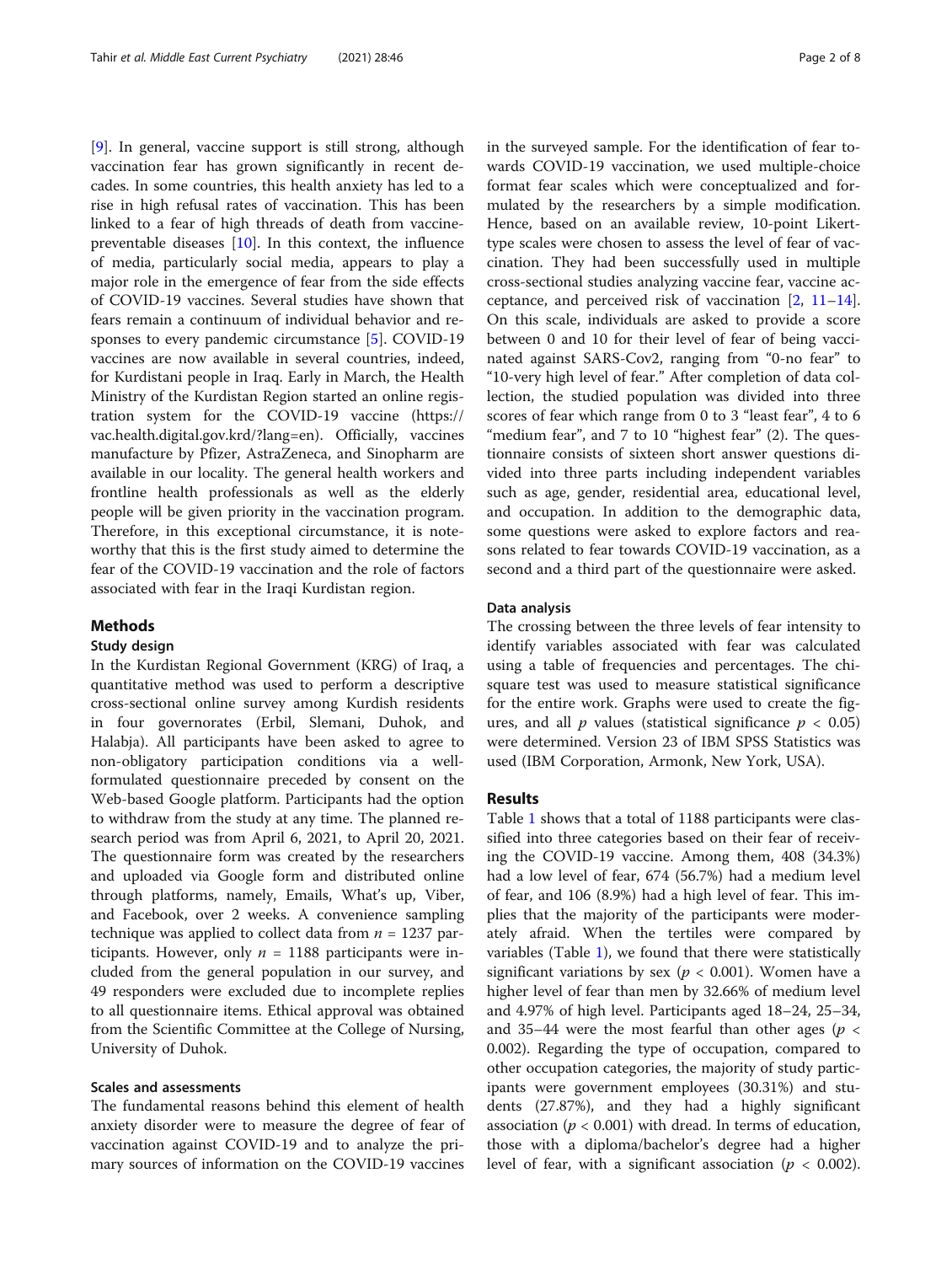<span id="page-2-0"></span>

|  |  |  | <b>Table 1</b> Levels of fear according to socio-demographic characteristics during the COVID-19 vaccination |
|--|--|--|--------------------------------------------------------------------------------------------------------------|
|  |  |  |                                                                                                              |

| <b>Variables</b>          | Low, $N$ $(\%)$ | Medium, N (%) | High, N (%) | <b>Total</b> | $p$ value    |
|---------------------------|-----------------|---------------|-------------|--------------|--------------|
| <b>General population</b> | 408 (34.3%)     | 674 (56.7%)   | 106 (8.9%)  | 1188         |              |
| Sex                       |                 |               |             |              |              |
| Male                      | 228 (19.19)     | 286 (24.07)   | 47 (3.96)   | 561          | $< 0.001$ ** |
| Female                    | 180 (15.15)     | 388 (32.66)   | 59 (4.97)   | 627          |              |
| Age                       |                 |               |             |              |              |
| $18 - 24$                 | 120 (10.10)     | 243 (20.46)   | 47 (3.96)   | 410          | $< 0.002*$   |
| $25 - 34$                 | 126 (10.60)     | 238 (20.03)   | 29 (2.44)   | 393          |              |
| $35 - 44$                 | 116 (9.77)      | 128 (10.79)   | 17(1.43)    | 261          |              |
| $45 - 54$                 | 33 (2.78)       | 38 (3.19)     | 5(0.42)     | 76           |              |
| $55 - 64$                 | 11 (0.92)       | 25 (2.10)     | 7(0.59)     | 43           |              |
| $65+$                     | 2(0.17)         | 2(0.17)       | 1(0.08)     | 5            |              |
| <b>Education</b>          |                 |               |             |              |              |
| Lower than high school    | 24              | 33            | 10          | 67           | $< 0.002*$   |
| High school               | 33              | 35            | 11          | 79           |              |
| Diploma/bachelor          | 263             | 485           | 77          | 825          |              |
| H.diploma/Master/Ph.D     | 88              | 121           | 88          | 217          |              |
| Occupation                |                 |               |             |              |              |
| Healthcare workers        | 117 (9.59)      | 148 (11.27)   | 14 (0.92)   | 279          | $< 0.001**$  |
| Government employee       | 128 (10.77)     | 203 (17.08)   | 27 (2.27)   | 358          |              |
| Self-employee             | 22 (1.85)       | 23 (1.93)     | 5(0.42)     | 50           |              |
| Private sector            | 17 (1.68)       | 26 (3.36)     | 3(0.42)     | 46           |              |
| Students                  | 86 (10.21)      | 205 (17.25)   | 40 (3.36)   | 331          |              |
| Jobless                   | 38 (3.19)       | 68 (5.72)     | 18 (1.51)   | 124          |              |
| Province                  |                 |               |             |              |              |
| Hawler                    | 183 (15.40)     | 259 (21.80)   | 38 (3.19)   | 480          | $0.003*$     |
| Sulaymaniyah              | 50 (4.20)       | 103 (8.67)    | 6(0.50)     | 159          |              |
| Duhok                     | 168 (14.14)     | 288 (24.24)   | 61(5.13)    | 517          |              |
| Halabja                   | 7(0.58)         | 24 (2.02)     | 1(0.08)     | 32           |              |

 $\chi^2$  chi-square test;  $^*p < 0.05$  is significant;  $^{**}p < 0.001$  is highly significant

The results demonstrated a statistically significant difference between provinces ( $p < 0.003$ ): a high proportion of samples were from Duhok province 517 (43.51%), followed by Hawler 480 (17.08%).

Table [2](#page-3-0) indicates that the majority of the participants (60.35%) were not infected with COVID-19. Approximately 78% and 85% of the sample did not have a previous seasonal influenza vaccine or chronic diseases, respectively. Even though the majority of study participants (63.46%) did not lose a family member as a result of the COVID-19 pandemic, we discovered a statistically significant connection between fear and losing a family member. Meanwhile, more than half of the participants (51.85%) declared that the primary sources of information were social media/Internet, and we found a strong connection between sources of information and levels of fear  $(p > 0.001)$ .

When comparing participants who were vaccinated with COVID-19 to those who were not, the vast majority of study respondents, including medical professionals (91.4%) and non-healthcare workers (90.65%), were not vaccinated during the period of this survey. However, healthcare workers were more willing and got vaccinated; a positive relation ( $p > 0.001$ ) is identified in Fig. [1.](#page-3-0)

Concerning the association between fear and the type of COVID-19 vaccine, Fig. [2](#page-4-0) shows that there is a significant relationship between types of vaccine and fear ( $p > 0.001$ ). The AstraZeneca and Pfizer vaccines frightened the most people (39.9% and 34.01%, respectively).

In comparison to the other factors, 45.03% of samples reported fear of COVID-19 vaccines due to side effects, particularly blood clotting ( $p > 0.016$ ) (Fig. [3.](#page-4-0)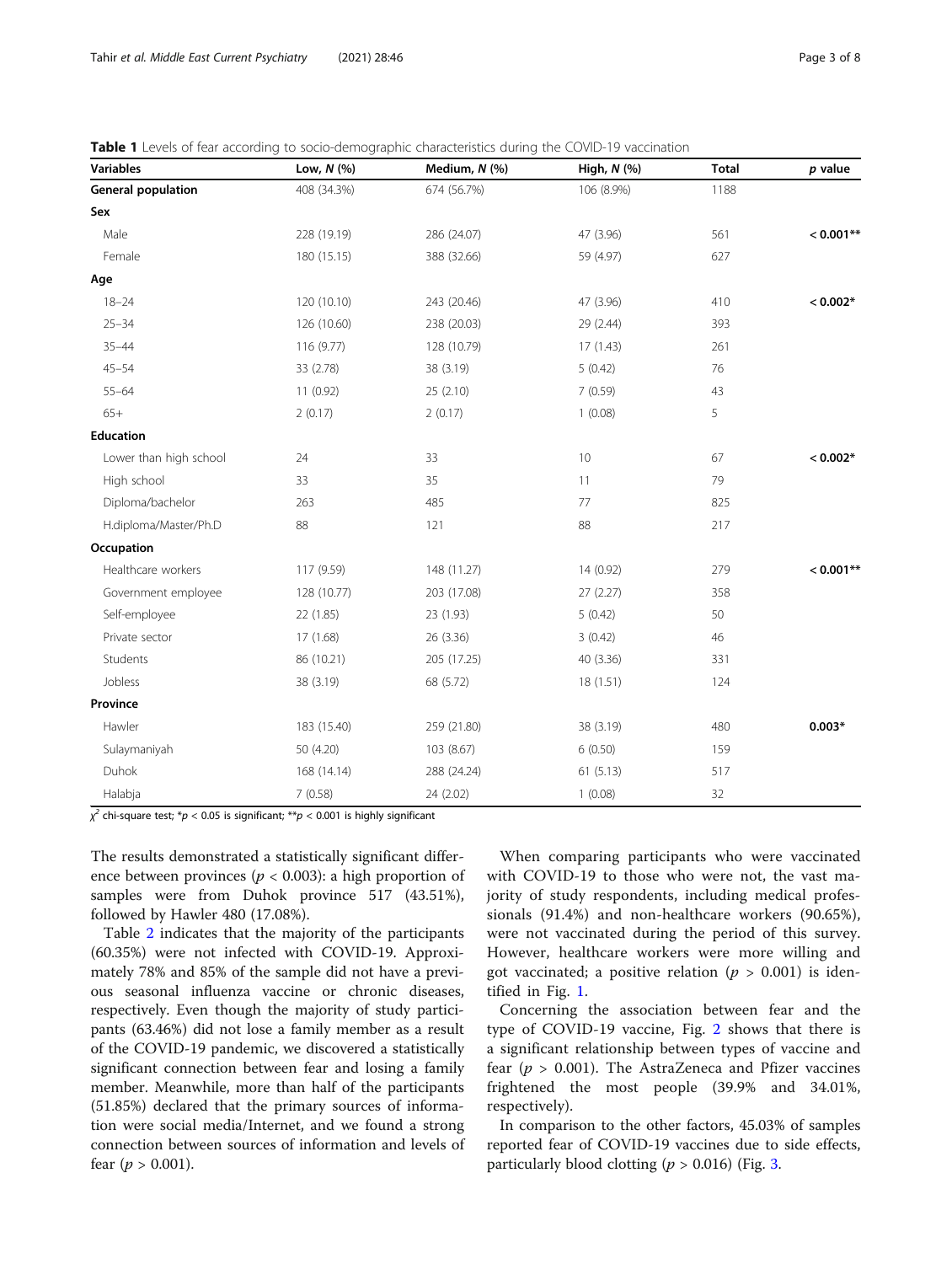<span id="page-3-0"></span>Table 2 Relevant responses to the COVID-19 vaccine

| Variable                                                     | Number (N) | Percent (%) | $p$ value |
|--------------------------------------------------------------|------------|-------------|-----------|
| Q6/ Have you been infected and diagnosed with COVID-19?      |            |             |           |
| Yes                                                          | 471        | 39.64       | 0.204     |
| No                                                           | 717        | 60.35       |           |
| Q7/ Have you lost any family members due to COVID-19?        |            |             |           |
| Yes                                                          | 434        | 36.53       | $0.001**$ |
| No                                                           | 754        | 63.46       |           |
| Q8/ Do you suffer from a chronic medical condition?          |            |             |           |
| Yes                                                          | 167        | 14.05       | 0.449     |
| No                                                           | 1020       | 85.85       |           |
| Q9/ Did you receive any previous seasonal influenza vaccine? |            |             |           |
| Yes                                                          | 263        | 22.13       | 0.216     |
| No                                                           | 925        | 77.87       |           |
| <b>Sources</b>                                               |            |             |           |
| Social media/Internet                                        | 616        | 51.85       | $0.001**$ |
| International organizations such as WHO/CDC                  | 192        | 16.16       |           |
| Television                                                   | 127        | 10.69       |           |
| Healthcare professionals                                     | 109        | 9.17        |           |
| Family/friends                                               | 67         | 5.63        |           |
| Government agencies                                          | 78         | 6.50        |           |
| Total                                                        | 1188       | 100.00      |           |

 $\chi^2$  chi-square test;  $^*p < 0.05$  is significant;  $^{**}p < 0.001$  is highly significant

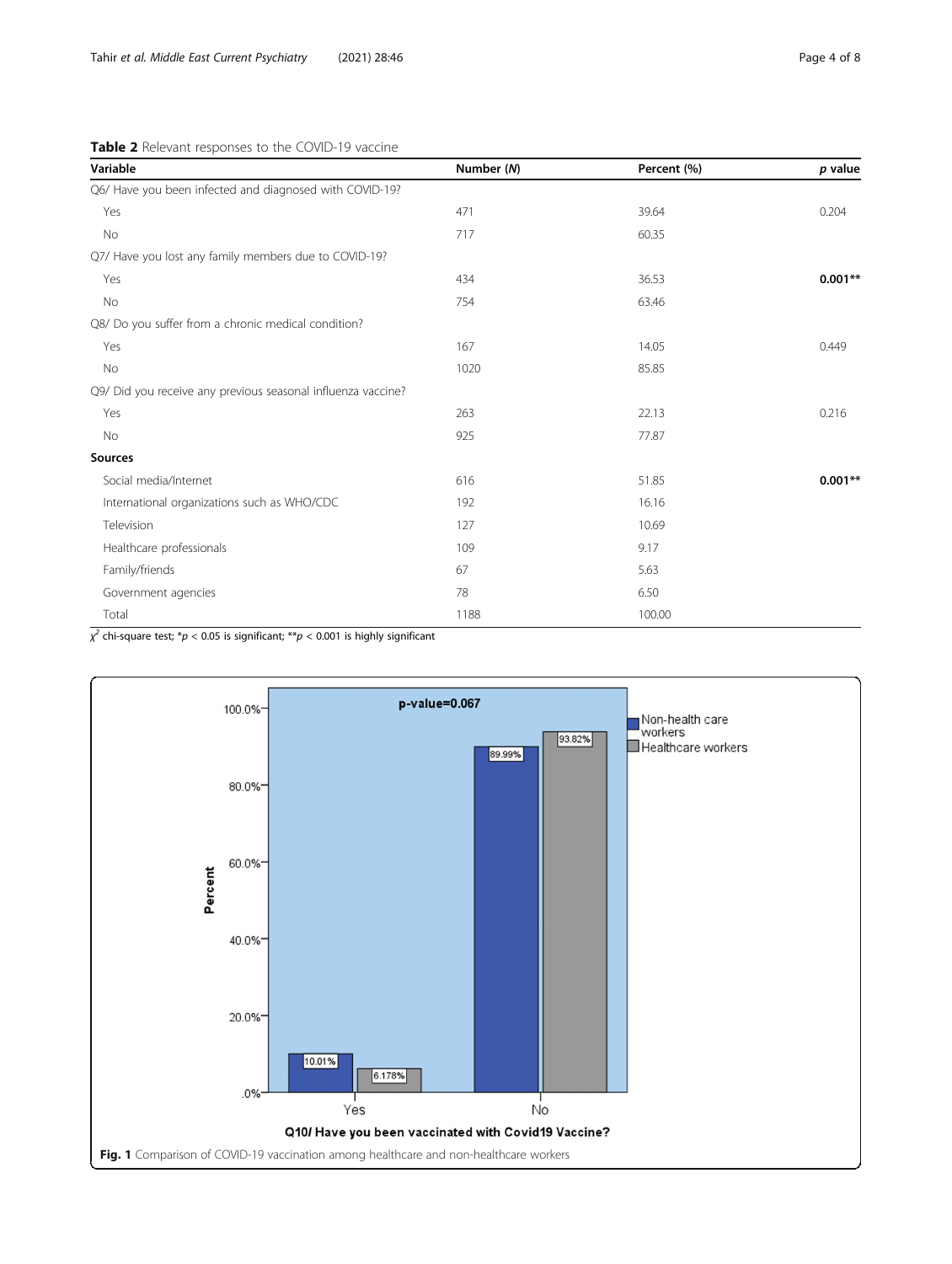<span id="page-4-0"></span>

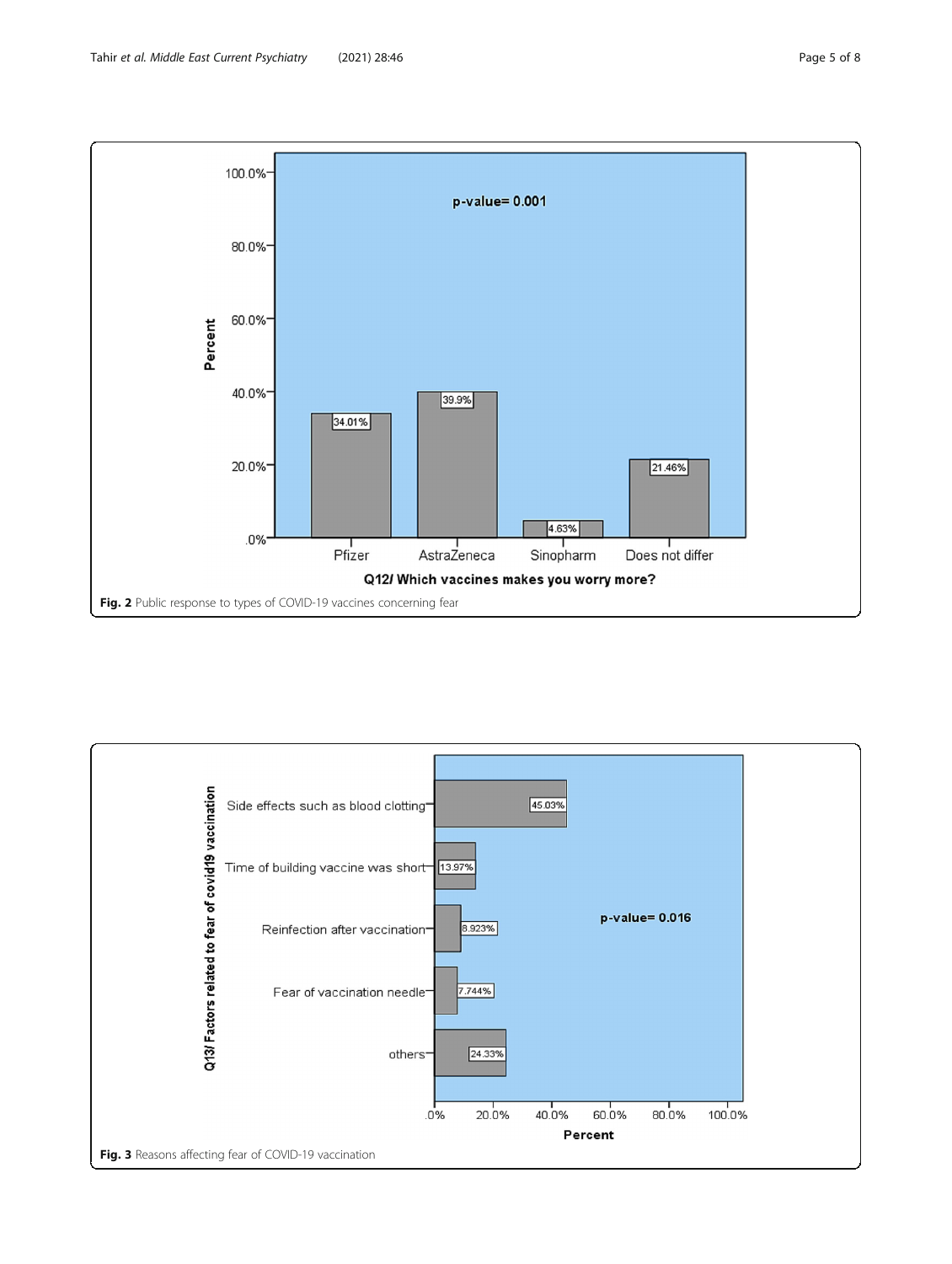# **Discussion**

On March 11, 2020, the World Health Organization declared the outbreak of COVID-19 as a pandemic disease [[15\]](#page-6-0). Fear, anxiety, and hesitancy are all present in the current COVID-19 pandemic, which is thought to be an ideal environment for the spread of uncertainty among the population [[16](#page-6-0)–[19](#page-6-0)]. Vaccines have emerged as savior methods in the face of the world's greatest health and economic crisis recently [\[20](#page-7-0)]. The present study aimed to determine fear of COVID-19 vaccination and their association with related factors. The results illustrate that women; people aged 18–24, 25–34, and 55–64; government employees; and students all had a high level of fear of the COVID-19 vaccine. Male and healthcare workers, on the other hand, were less afraid. Women experience more health anxiety than males as a result of a public health issue and they experience more fear, and this can be observed due to gender differences [\[21,](#page-7-0) [22](#page-7-0)]. Furthermore, women were the most affected in a study conducted in Peru among 3887 persons on the fear perception of the COVID-19 vaccination [\[2\]](#page-6-0), as it was in Iraq [\[23](#page-7-0)], which is consistent with the ongoing study. Another notable finding in this study is that young people and mature adults were more fearful of the COVID-19 vaccines, which is consistent with other studies conducted during the COVID-19 pandemic in the Kurdistan area [\[24](#page-7-0)], Iraq [[23\]](#page-7-0), Austria [\[25](#page-7-0)], and the UK [[26\]](#page-7-0). These age groups are using technology more than the elderly. This indicates that the younger generation is more vulnerable to depression, anxiety, and fear.

In our work, different factors were significantly  $(p)$ value = 0.016) associated with fear of COVID-19 vaccination and the main reasons were fear of side effects such as coagulopathy and time of building the vaccines, while fear of needle was the least factor. This is in line with accumulated evidence that the major reason for hesitation or refusal of COVID-19 vaccines was fear of side effects [[20,](#page-7-0) [27](#page-7-0)–[29](#page-7-0)]. Many articles have been published in the scientific literature on the contents and side effects of vaccines [[27](#page-7-0), [30](#page-7-0)].

Importantly, we revealed that there was a strong relationship ( $p$  value = 0.001) between losing a family member and fear of COVID-19 vaccines, while previous COVID-19 infection, chronic illness, and obtaining seasonal influenza vaccine were not. Many studies during the COVID-19 pandemic observed a connection between fear of transmitting the disease and losing family members [[31](#page-7-0)–[33\]](#page-7-0). However, recent researches show the association between vaccine acceptance and other related variables such as previous influenza vaccination and having a history of chronic diseases, respectively [[28,](#page-7-0) [34\]](#page-7-0).

Social media is one of the main channels for updating COVID-19 information [\[35,](#page-7-0) [36\]](#page-7-0). Participants are frequently exposed to social media. Recent studies in the Kurdistan region have already shown the effect of social media on mental health during COVID-19 [\[24](#page-7-0)], and this study also discovered a major connection ( $p < 0.001$ ) between fear of vaccine use and social media. To address this phenomenon, policymakers, regulators, the Ministry of Health, education, and media professionals should cooperate, and only data that has been thoroughly reviewed should be made accessible to the general population. Furthermore, fear was strongly ( $p = 0.001$ ) associated with types of available vaccines, with the vast majority have fear of AstraZeneca, Pfizer, and Moderna, respectively. In a study of  $n = 1020$  participants conducted in Poland, Pfizer and Moderna received a high level of trust, while Oxford/AstraZeneca received a low level of trust [[14\]](#page-6-0). There are some possible explanations for the AstraZeneca vaccine's apprehension. Firstly, knowledge regarding AstraZeneca's side effects was more widely disseminated than other forms [[37,](#page-7-0) [38](#page-7-0)]; second, the media and expert groups paid more attention to the mechanism of action of mRNA vaccines, resulting in a higher degree of understanding and acceptance [[14\]](#page-6-0). We also observed that only about 9.2% of participants were vaccinated at the time of the survey, with healthcare professionals being the most enthusiastic about the vaccine program and engaging in it [[29,](#page-7-0) [39](#page-7-0), [40\]](#page-7-0). High intention to obtain COVID-19 vaccines if they were available has been reported by  $[1, 41, 42]$  $[1, 41, 42]$  $[1, 41, 42]$  $[1, 41, 42]$  $[1, 41, 42]$ , which disagrees with the results of the ongoing research.

## **Limitations**

This research has some limitations that should be highlighted. To begin with, since our study is a crosssectional one, we can only show you a snapshot of vaccine anxiety at one point in time. Second, due to the restrictions and measurements taken during the COVID-19 pandemic, this is an online questionnaire survey that may affect the generalizability of the sample. Thus, since it is an Internet-based survey, the majority of respondents were young adults, and the elderly had fewer opportunities to participate. Third, since this study was conducted at the beginning of the COVID-19 vaccination campaign when people were fearful of its use because it was new, they may respond differently when the vaccination campaign became part of the policymakers, Ministry of Health, and educational strategies. Furthermore, there was a chance of selection bias due to online participation in which a certain group of people can participate rather than different categories in the community. The study was also prone to external validity as the population we chose is those who use the Internet while those who do not use the Internet did not have a chance to be included in the current study.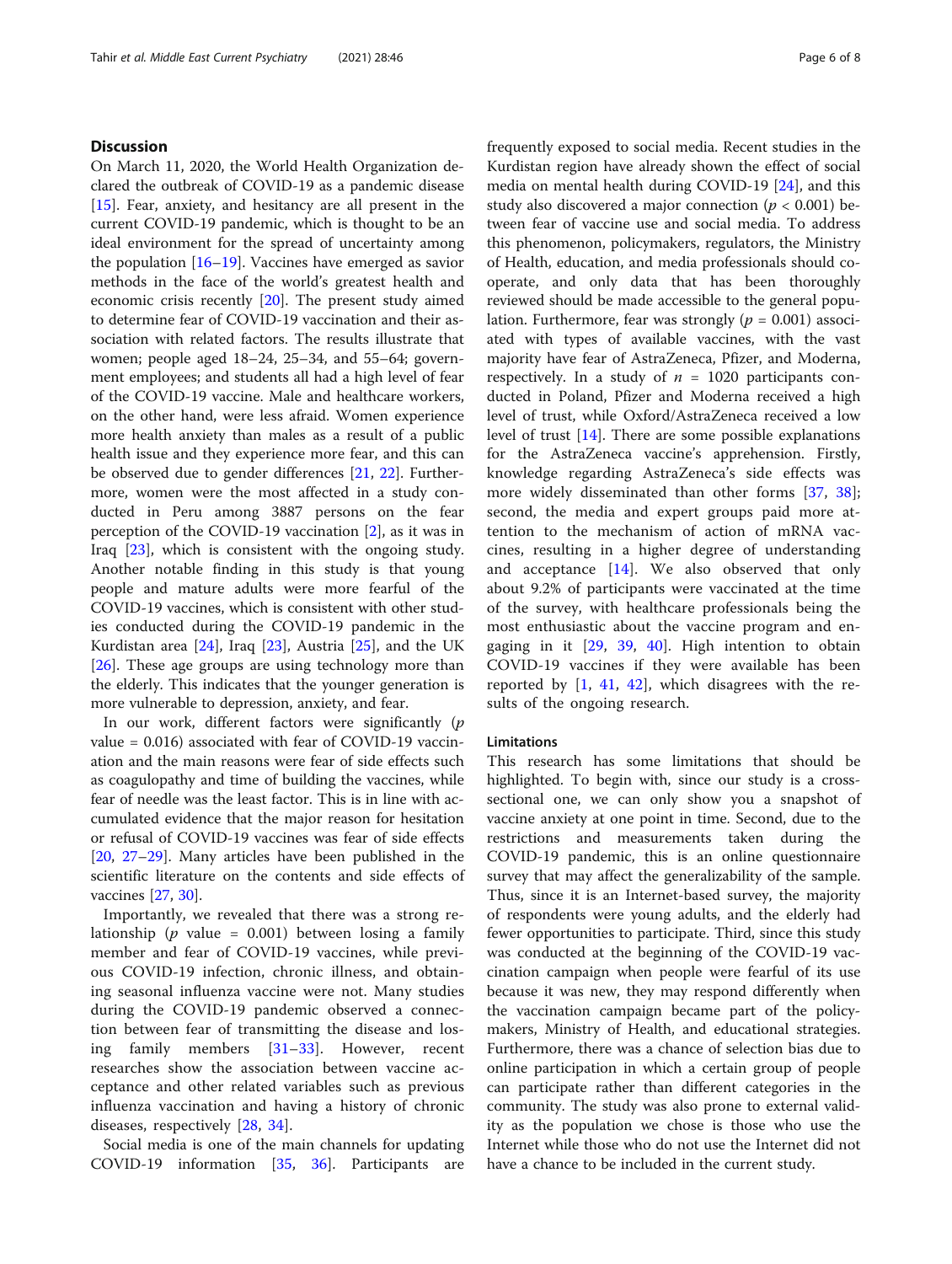# <span id="page-6-0"></span>Conclusions

In the present study, we conclude that fear of COVID-19 vaccines is widespread among Kurdish people. Female sex, younger ages, losing family members, social media use, vaccine side effects, and types of vaccine are strongly associated with fear, while male sex, healthcare workers, and other variables are not associated with fear. According to our results, more psychological and physical preparedness is required to deal with health emergencies, and authorities and the Ministry of Health should address and develop these mental issues.

# Abbreviations

COVID-19: Coronavirus disease 2019; SARS: Severe acute respiratory syndrome coronavirus 2; mRNA: Messenger ribonucleic acid; KRG: Kurdistan Regional Government

#### Acknowledgements

We would like to express our gratitude to all respondents who decided to take part in this online survey; their participation is greatly valued.

#### Authors' contributions

We declare that the following authors contributed to this work as follows: AI wrote the "Discussion" and "Data analysis" sections and review. D.SH and AA wrote the "Background" section and constructed the questionnaire. AK wrote the "Methods" section. RY wrote the "Results" section. SH.F participated in the data collection and entry. SK participated in editing, reviewing, and revising the final manuscript. All authors agreed and approved the final manuscript to be published in this journal.

#### Funding

There were no funding sources to support this study.

#### Availability of data and materials

The datasets that were generated during and/or analyzed during the current study are available from the corresponding author on reasonable request.

#### **Declarations**

# Ethics approval and consent to participate

The Scientific Committee of the University of Duhok, College of Medicine, granted ethical permission for the study before it began collecting data (no reference number available). At the start, each participant in this online survey provided written informed consent. All rights to the privacy and secrecy of all participants were respected.

#### Consent for publication

N/A.

#### Competing interests

The authors declare that they have no competing interests.

#### Author details

<sup>1</sup>Bardarash Technical Institute, Nursing Department, Duhok Polytechnic University, Duhok Governorate, Duhok, Kurdistan Region, Iraq. <sup>2</sup>College of Nursing, Nursing Department, Duhok University, Duhok Governorate, Duhok, Kurdistan Region, Iraq. <sup>3</sup>Cardiac Center, Erbil Governorate, Erbil, Kurdistan Region, Iraq. <sup>4</sup>Azadi Teaching Hospital, Duhok, Kurdistan Region, Iraq.<br><sup>5</sup>Directerate of Hoalth Slamani Administration, Ministry of Hoalth Directorate of Health-Slemani Administration, Ministry of Health, Sulaymaniyah Governorate, Sulaymaniyah, Kurdistan Region, Iraq. <sup>6</sup>Surgical Specialist Hospital-Cardiac Center Sulaymaniyah, Ministry of Health, Erbil Governorate, Erbil, Kurdistan Region, Iraq.

#### References

- 1. Sherman SM, Smith LE, Sim J, Amlôt R, Cutts M, Dasch H, Rubin GJ, Sevdalis N (2020) COVID-19 vaccination intention in the UK: results from the COVID-19 vaccination acceptability study (CoVAccS), a nationally representative cross-sectional survey. Hum Vaccine Immunother 25(6):1–1621. [https://doi.](https://doi.org/10.1080/21645515.2020.1846397) [org/10.1080/21645515.2020.1846397](https://doi.org/10.1080/21645515.2020.1846397)
- 2. Mejia CR, Rodriguez-Alarcon JF, Vera-Gonzales JJ, Ponce-Lopez VL, Chamorro-Espinoza SE, Quispe-Sancho A, Marticorena-Flores RK, Varela-Villanueva ES, Pedersini P, Tovani-Palone MR (2021) Fear perception of the COVID-19 pandemic in Peru. Electron J Gen Med 18(3):em285. [https://doi.](https://doi.org/10.29333/ejgm/9764) [org/10.29333/ejgm/9764](https://doi.org/10.29333/ejgm/9764)
- 3. Yang Y, Peng F, Wang R, Guan K, Jiang T, Xu G, Sun J, Chang C (2020) The deadly coronaviruses: the 2003 SARS pandemic and the 2020 novel coronavirus epidemic in China. J Autoimmunity 109:102434. [https://doi.](https://doi.org/10.1016/j.jaut.2020.102434) [org/10.1016/j.jaut.2020.102434](https://doi.org/10.1016/j.jaut.2020.102434)
- 4. Lurie N, Saville M, Hatchett R, Halton J (2020 May 21) Developing Covid-19 vaccines at pandemic speed. New England Journal of Medicine. 382(21): 1969–1973. <https://doi.org/10.1056/NEJMp2005630>
- 5. Bendau A, Plag J, Petzold MB, Ströhle A (2021) COVID-19 vaccine hesitancy and related fears and anxiety. Int Immunopharmacol 27:107724. [https://doi.](https://doi.org/10.1016/j.intimp.2021.107724) [org/10.1016/j.intimp.2021.107724](https://doi.org/10.1016/j.intimp.2021.107724)
- 6. Dzinamarira T, Nachipo B, Phiri B, Musuka G (2021) COVID-19 vaccine rollout in South Africa and Zimbabwe: urgent need to address community preparedness, fears and hesitancy. Vaccines 9(3):250. [https://doi.org/10.3390/](https://doi.org/10.3390/vaccines9030250) [vaccines9030250](https://doi.org/10.3390/vaccines9030250)
- 7. Gupta T, Gupta SK (2020) Potential adjuvants for the development of a SARS-CoV-2 vaccine based on experimental results from similar coronaviruses. Int Immunopharmacol 18:106717. [https://doi.org/10.1016/j.](https://doi.org/10.1016/j.intimp.2020.106717) [intimp.2020.106717](https://doi.org/10.1016/j.intimp.2020.106717)
- 8. Janz NK, Becker MH (1984) The health belief model: a decade later. Health Educ Q 11(1):1–47. <https://doi.org/10.1177/109019818401100101>
- 9. Boddice R (2016 Feb) Vaccination, fear and historical relevance. History compass. 14(2):71–78. <https://doi.org/10.1111/hic3.12297>
- 10. Ropeik D (2013 Aug 8) How society should respond to the risk of vaccine rejection. Human vaccines & immunotherapeutics. 9(8):1815–1818. [https://](https://doi.org/10.4161/hv.25250) [doi.org/10.4161/hv.25250](https://doi.org/10.4161/hv.25250)
- 11. Albano L, Matuozzo A, Marinelli P, di Giuseppe G (2014) Knowledge, attitudes and behaviour of hospital health-care workers regarding influenza A/H1N1: a cross sectional survey. BMC Infect Dis 14(1):208. [https://doi.org/1](https://doi.org/10.1186/1471-2334-14-208) [0.1186/1471-2334-14-208](https://doi.org/10.1186/1471-2334-14-208)
- 12. Alholm Z, Ault K, Zwick R, Fitzgerald S, Satterwhite C. Pregnant women's acceptance of hypothetical Zika vaccine. In Open Forum Infectious Diseases 2017 (4, Suppl 1, S458). Oxford University Press. https://dx.doi.org/10. 1093%2Fofid%2Fofx163.1167.
- 13. Yegit M, Ozkaya-Parlakay A, Emrah S (2021) Evaluation of COVID-19 vaccine refusal in parents. Pediatr Infect Dis J 40(4):e134–e136. [https://doi.org/10.1](https://doi.org/10.1097/INF.0000000000003042) [097/INF.0000000000003042](https://doi.org/10.1097/INF.0000000000003042)
- 14. Rzymski P, Zeyland J, Poniedziałek B, Małecka I, Wysocki J (2021 Apr) The perception and attitudes toward COVID-19 vaccines: a cross-sectional study in Poland. Vaccines. 9(4):382. <https://doi.org/10.3390/vaccines9040382>
- 15. World Health Organization, 2020. Responding to community spread of COVID-19: interim guidance, 7 March 2020 (No. WHO/COVID-19/ Community\_Transmission/2020.1). World Health Organization. Available at [https://apps.who.int/iris/bitstream/handle/10665/331490/WHO-2019](https://apps.who.int/iris/bitstream/handle/10665/331490/WHO-2019-nCoVMentalHealth-2020.1-eng.pdf) [nCoVMentalHealth-2020.1-eng.pdf](https://apps.who.int/iris/bitstream/handle/10665/331490/WHO-2019-nCoVMentalHealth-2020.1-eng.pdf).
- 16. Romer D, Jamieson KH (2020) Conspiracy theories as barriers to controlling the spread of COVID-19 in the US. Soc Sci Med 263:113356. [https://doi.org/1](https://doi.org/10.1016/j.socscimed.2020.113356) [0.1016/j.socscimed.2020.113356](https://doi.org/10.1016/j.socscimed.2020.113356)
- 17. Xiong J, Lipsitz O, Nasri F, Lui LM, Gill H, Phan L, Chen-Li D, Iacobucci M, Ho R, Majeed A, McIntyre RS (2020) Impact of COVID-19 pandemic on mental health in the general population: a systematic review. J Affect Disorder 277: 55–64. <https://doi.org/10.1016/j.jad.2020.08.001>
- 18. Ball P, Maxmen A (2020) The epic battle against coronavirus misinformation and conspiracy theories. Nature 581(7809):371–374. [https://doi.org/10.1038/](https://doi.org/10.1038/d41586-020-01452-z) [d41586-020-01452-z](https://doi.org/10.1038/d41586-020-01452-z)
- 19. Sallam M, Dababseh D, Yaseen A, Al-Haidar A, Ababneh NA, Bakri FG, Mahafzah A (2020) Conspiracy beliefs are associated with lower knowledge and higher anxiety levels regarding COVID-19 among students at the